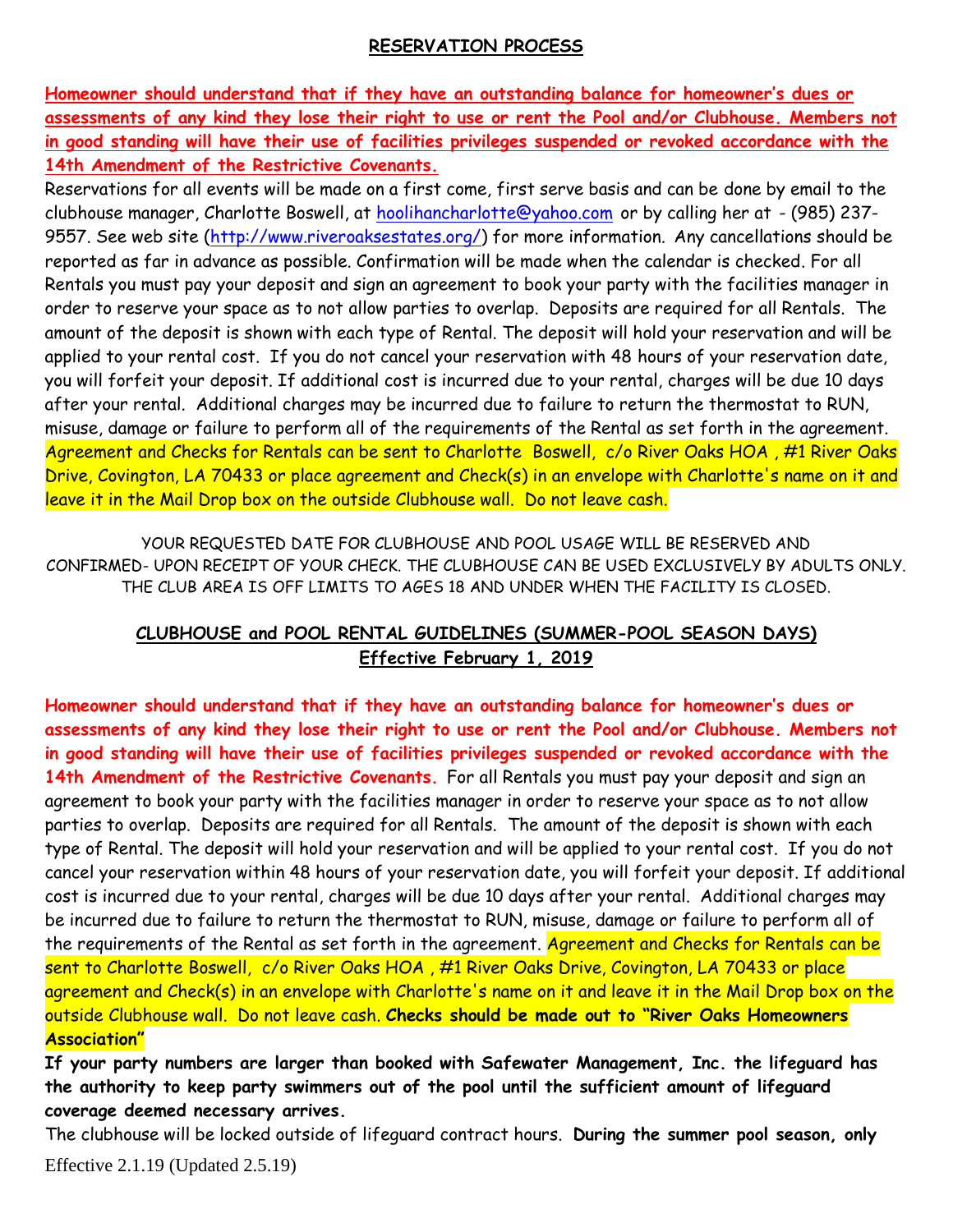**members of the River Oaks HOA may reserve the clubhouse outside of lifeguard hours**. **See dates for lifeguard hours for the current year in the "Clubhouse and Pool Rules and Regulations" document**. No Non-resident or summer memberships are allowed a rental unless it is booked and attended by a homeowner. **Lifeguards must be present and will cost \$30.00 each per hour**. **Parties will be capped at 75 swimmers.** Parties cannot be booked on holidays and no more than one party will be allowed from Friday thru Sunday depending on the timing of parties requested and availability of cleaning personnel. The pool will remain available to homeowners during private pool parties booked at night. If the party is only using the clubhouse and not the pool, the pool will remain available to homeowners by use of key access. A usage fee for clubhouse rentals with food and drink will be charged as follows:

> Up to 35 people - \$100 / \$100 Deposit is required Above 35 people - \$150 / \$150.00 Deposit is required Above 50 people - \$200 / \$200 Deposit is required.

\*\*\*\*\*\*Clubhouse Only parties may not use the pool deck if no lifeguards are secured.\*\*\*\*\*\* \*\*\*\*\*\*Video Cameras have now been installed in the clubroom and all areas around the Pool\*\*\*\*\*\*

If additional cost is incurred due to your rental, charges will be due 10 days after your rental. Additional charges may be incurred due to failure to return the thermostat to RUN, misuse, damage or failure to perform all of the requirements of the Rental as set forth in the agreement

The cleanup fee included in your rental cost is for CLEANING the clubhouse only. There will no wavier of cleaning cost. If you reserve the clubhouse, it us your responsibility to clean the outside area and return the pool chairs to the pool area if used. If the outside area requires cleaning, an additional fee may be required. Failure to comply with these rules can result in a fine of up to \$100. Renter will take full responsibility to ensure that the rules outlined in the use agreement are followed before, during and at the end of the event. The pool and clubhouse are closed for maintenance on Mondays during summer months.

### **POOL PARTIES- (SUMMER-POOL SEASON DAYS) Effective February 1, 2019**

**Homeowner should understand that if they have an outstanding balance for homeowners dues or assessments of any kind they lose their right to use or rent the Pool and Clubhouse. Use privileges will be suspended or revoked for members not in good standing accordance with the 14 th Amendment of the Restrictive Covenants.**

The pool may be reserved for large parties of 20 or less during day time hours while the pool is open, April 6 thru October 15. **Lifeguards must be present and will cost \$30.00 each per hour**. **Parties are capped at 75 swimmers.** The Lifeguard will be provided by Safewater Management. The number of lifeguards will be determined by the number of people in your party and whether your guests consist of children or adults. For parties of 35 or less, a minimum of 2 Lifeguards is required. For parties of 36 or more, a minimum of 3 Lifeguards are required. More Lifeguards may be required for parties of 36 or more depending on the number attending the party. Lifeguards will be paid by the Homeowner obtaining the rental. Checks for Lifeguards must be sent to Safewater Management along with your Rental deposit to reserve your date and Lifeguards.

If additional cost is incurred due to your rental, charges will be due 10 days after your rental. Additional charges of up to \$100 may be incurred due to misuse, damage in the pool area or failure to perform all of the requirements of the Rental as set forth in the agreement. Renter will take full responsibility to ensure that the rules posted at the pool are followed during the event.

Effective 2.1.19 (Updated 2.5.19) Pool birthday, etc parties are permitted during lifeguard hours but they must be limited to **20 (Twenty)**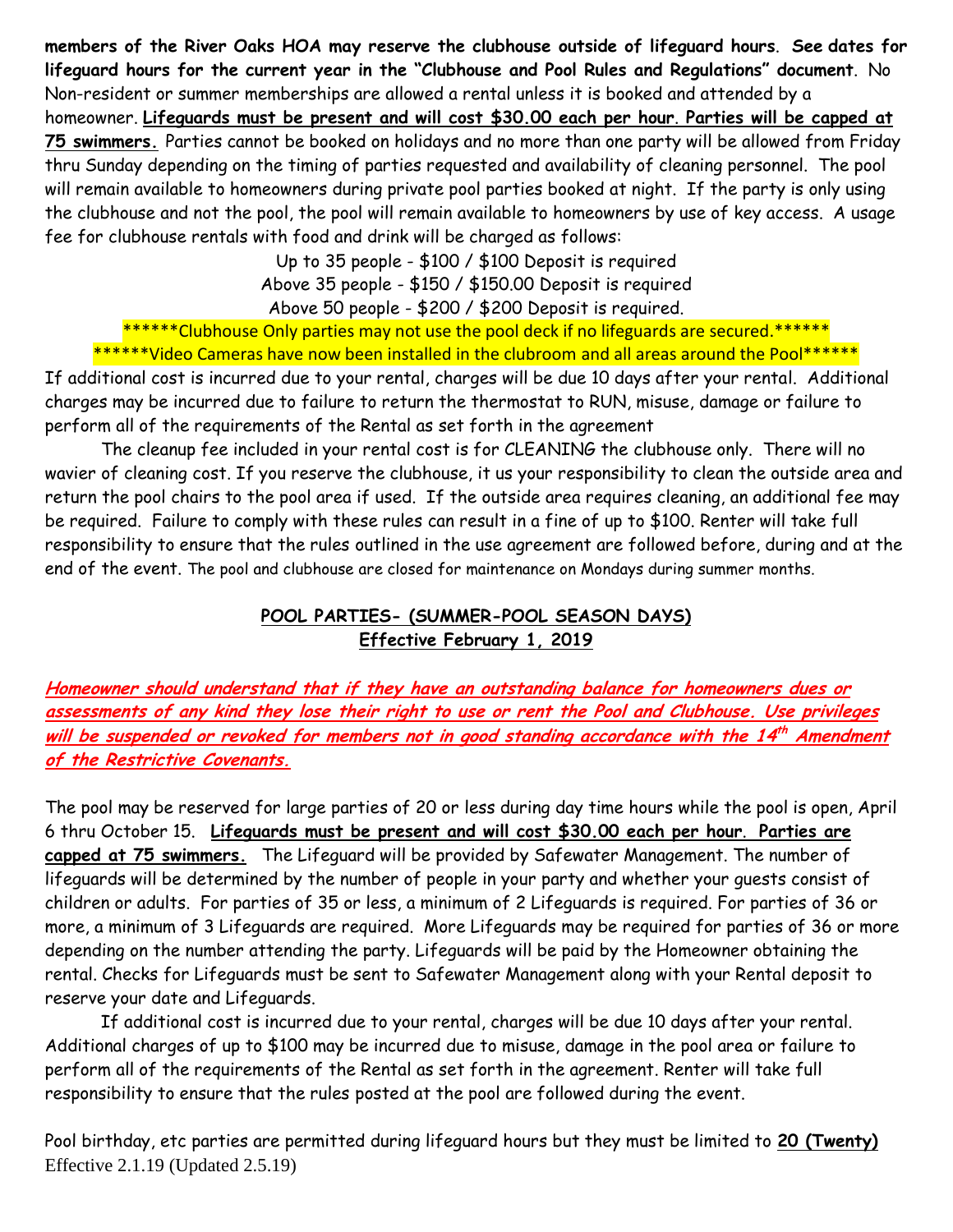people or less where the non-resident guest are limited to 10. For these parities, if needed, the clubhouse can be used by renting using the normal reservation rental agreement. This applies to both residents and non-resident Summer memberships. Depending on the number people and the time requested in Pool season an additional lifeguard maybe required. Non-resident Summer members may book small parties only during lifeguard hours. Notification to pool manager is required during lifeguard hours and non-lifeguard hours in order to avoid overlapping of parties due to limited space. Please limit your activities other than swimming to the picnic area. In the event that the party is outside of lifeguard contract hours, the clubhouse is not available unless booked and paid for. The pool and clubhouse are closed for maintenance on Mondays during summer months.

# **PLAYGROUND USE GUIDELINES (WINTER–NON POOL SEASON DAYS Effective February 1, 2019**

All parties occurring in the playground when the pool is closed require the approval of the facilities manager and will be required to pay a \$20.00 fee for bathroom use only**.** No Deposit is required

Checks should be made out to "River Oaks Homeowners Association" \*\*\*\*\*\*Video Cameras have now been installed in all areas around the Clubhouse\*\*\*\*\*\*

.

### **CLUBHOUSE ONLY RENTAL GUIDELINES (WINTER – NON-POOL SEASON DAYS) Effective February 1, 2019**

**Homeowner should understand that if they have an outstanding balance for homeowners dues or assessments of any kind they lose their right to use or rent the Pool and/or Clubhouse. Members not in good standing will have their use of facilities privileges suspended or revoked accordance with the 14 th Amendment of the Restrictive Covenants.**

Winter or periods outside of summer season clubhouse rentals are for homeowners only. The homeowner can sponsor a non-resident but must be present for the whole event and take full responsibility. The reservation and the payment must be made by the homeowner. Homeowners can us the rental key that is located in a lockbox by the front door. A usage fee for clubhouse rentals with food and drink will be charged as follows:

> Up to 35 people - \$100 / \$100 Deposit is required Above 35 people - \$150 / \$150.00 Deposit is required

Checks should be made out to "River Oaks Homeowners Association" \*\*\*\*\*Video Cameras have now been installed in the clubroom and all areas around the Clubhouse\*\*\*\*\*\*

If additional cost is incurred due to your rental, charges will be due 10 days after your rental. Additional charges may be incurred due to failure to return the thermostat to RUN, misuse, damage or failure to perform all of the requirements of the Rental as set forth in the agreement

The cleanup fee included in your rental cost is for CLEANING the clubhouse only. There will no wavier of cleaning cost. If you reserve the clubhouse, it us your responsibility to clean the outside area and return the pool chairs to the pool area if used. If the outside area requires cleaning, an additional fee may be required. Failure to comply with these rules can result in a fine of up to \$100.

Renter will take full responsibility to ensure that the rules outlined in the use agreement are followed before, during and at the end of the event.